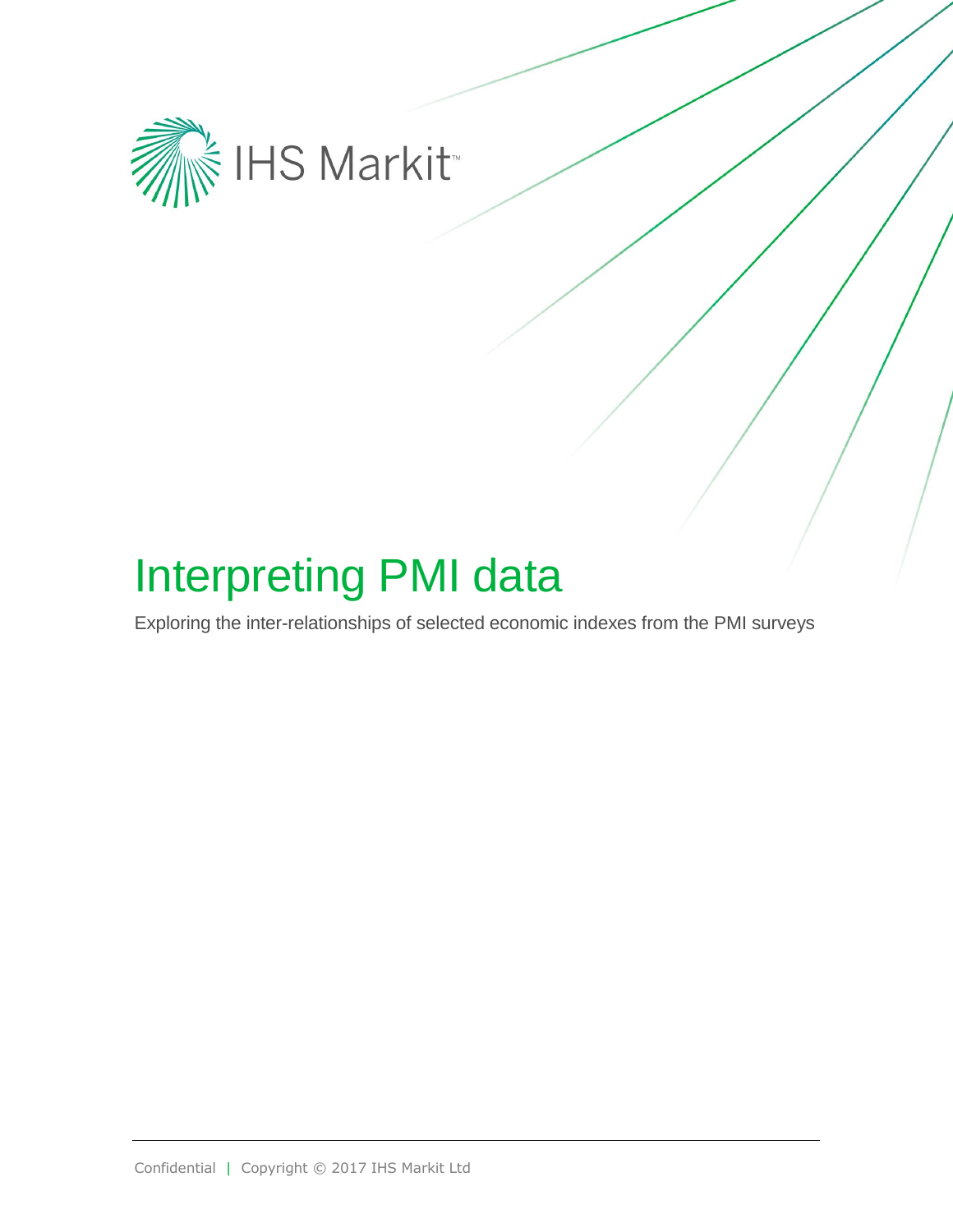# The boom-bust cycle

It helps to first consider a typical, albeit extremely simplified, pattern of events in a classic "boombust" business cycle. During a period of economic expansion it is typical for employment to rise (and unemployment to fall) and the demand for raw materials to increase. If employment and demand for raw materials rise at suitably fast rates it is then common for skill shortages and supply-chain bottlenecks to develop.

When demand exceeds supply, prices tend to rise. Wages and salaries and raw material prices will therefore begin to increase. Retail price inflation may then pick up as higher costs are passed on to the consumer.

The standard economic policy prescription for rising high street inflation is an increase in central bank base rates which, by raising borrowing costs to business and the consumer, restrains demand. Prices and economic growth then tend to grow at slower rates. When demand has slowed sufficiently, interest rates may be lowered again, thus stimulating economic growth.



### **Diagram 1: Boom-bust cycle**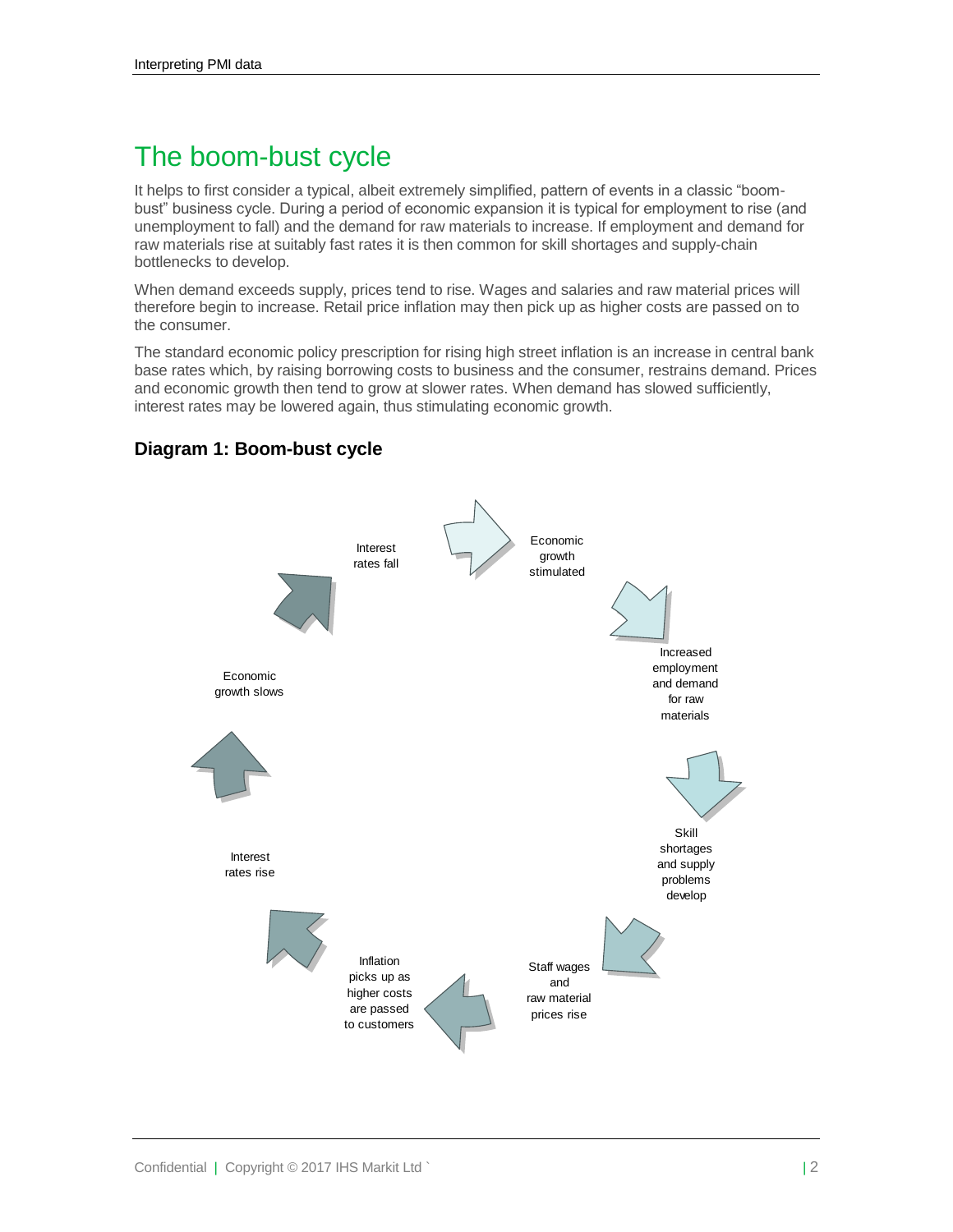# PMI survey variables

The PMI surveys provide time-series variables relevant to a number of important stages in the above cycle, allowing analysts to ascertain the pace of economic growth, to see whether demand and supply imbalances are taking hold, and to see if prices are consequently rising. Most crucial is the fact that the PMI survey variables are available well in advance of comparable official data.

Several of the indicators are directly comparable for both manufacturing and services. For example, "business activity" in services is the direct equivalent of manufacturing "output" and "incoming new business" for the service sector is the direct equivalent of manufacturing "new orders". Some indexes, on the other hand, are not produced for both sectors.

Many of these variables will of course be of importance not just to economic policy makers but also to those monitoring corporate performance and profitability. The behaviour of the variables is analysed on the following pages, with examples given for the eurozone manufacturing sector.

#### **Manufacturing**

- **Output**
- New Orders
- Employment
- Input Costs
- Output Prices
- Backlogs of Work
- Export Orders
- Quantity of Purchases
- Suppliers' Delivery Times
- Stocks of Purchases
- Stocks of Finished Goods
- Future Output

#### **Services**

- Business Activity
- Incoming New Business
- Employment
- Input Costs
- Prices Charged
- Business Outstanding
- Business Expectations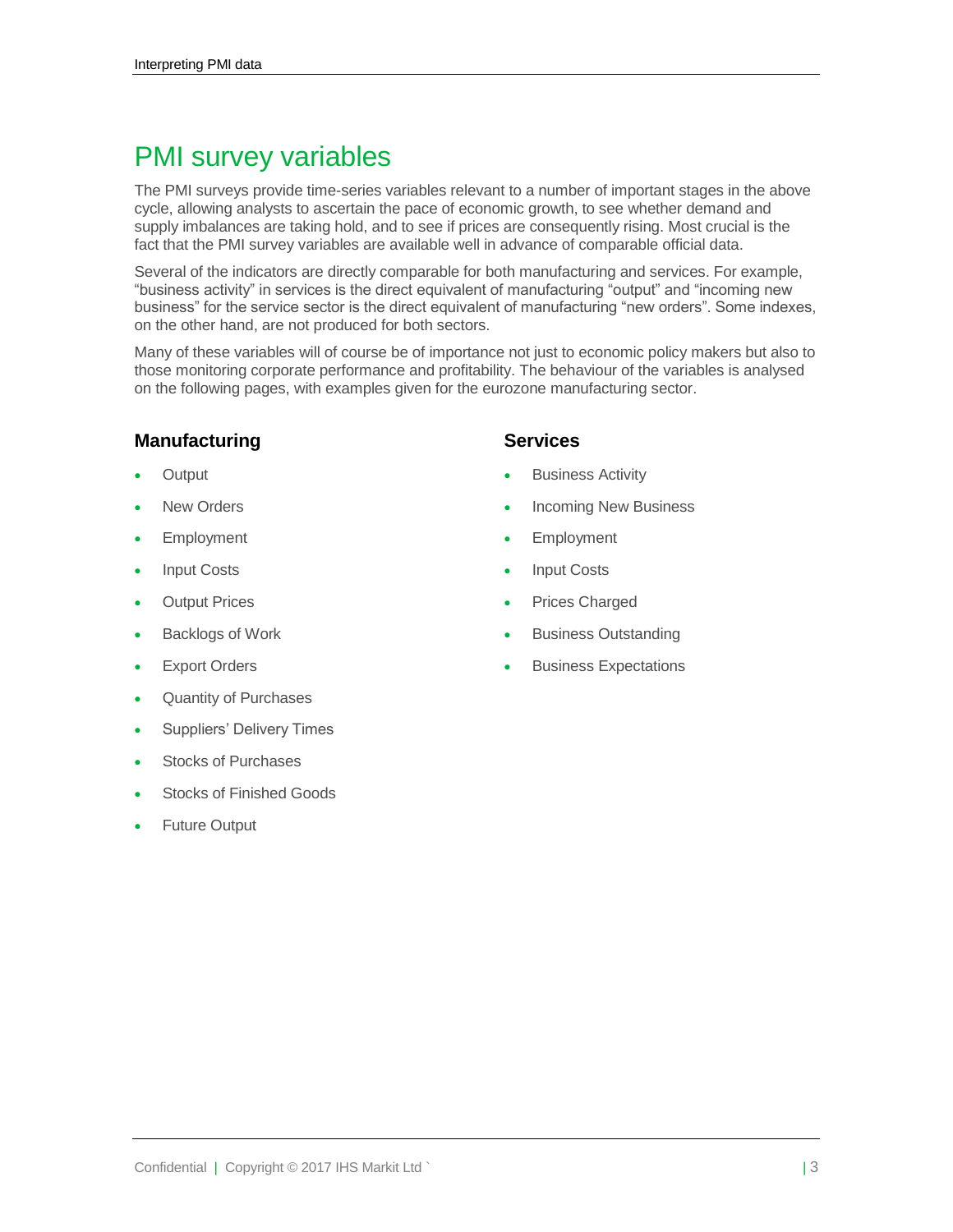

### **Diagram 2: Boom-bust cycle with PMI survey variables identified**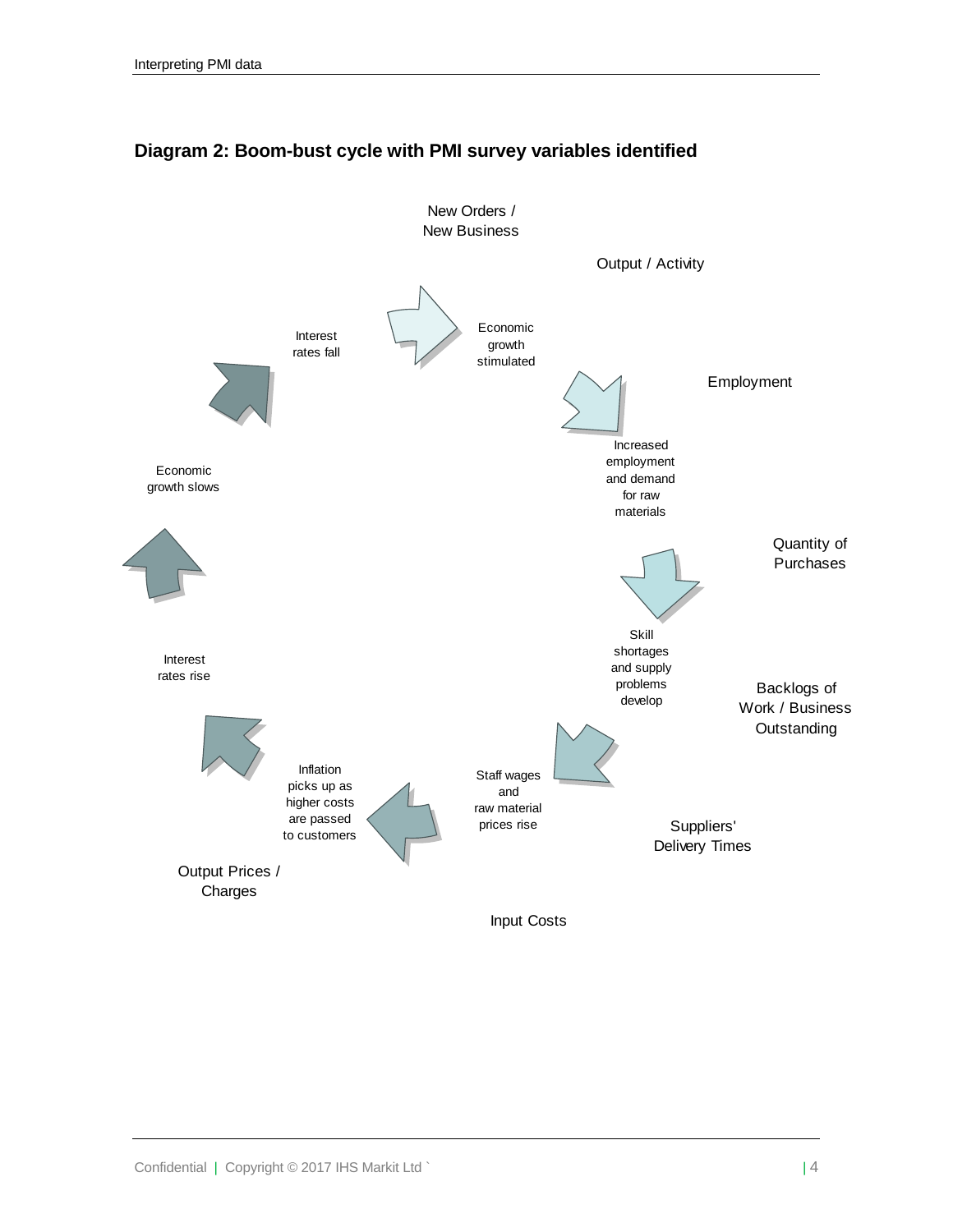### Output, new orders & backlogs

Changes in new orders generally drive growth of economic output. PMI data can also help identify deviations in this relationship, such as leads and lags. These often occur due to delays in the adjustment of production to demand, especially in the manufacturing sector.

In the service sector, output is measured by business activity and new orders are measured through changes in incoming new business.





Backlogs of work/business outstanding vary according to the amount of new orders/incoming new business received by manufacturing/service sector companies. When new orders/incoming new business rises, supply imbalances can develop and backlogs of work/business outstanding accumulates.



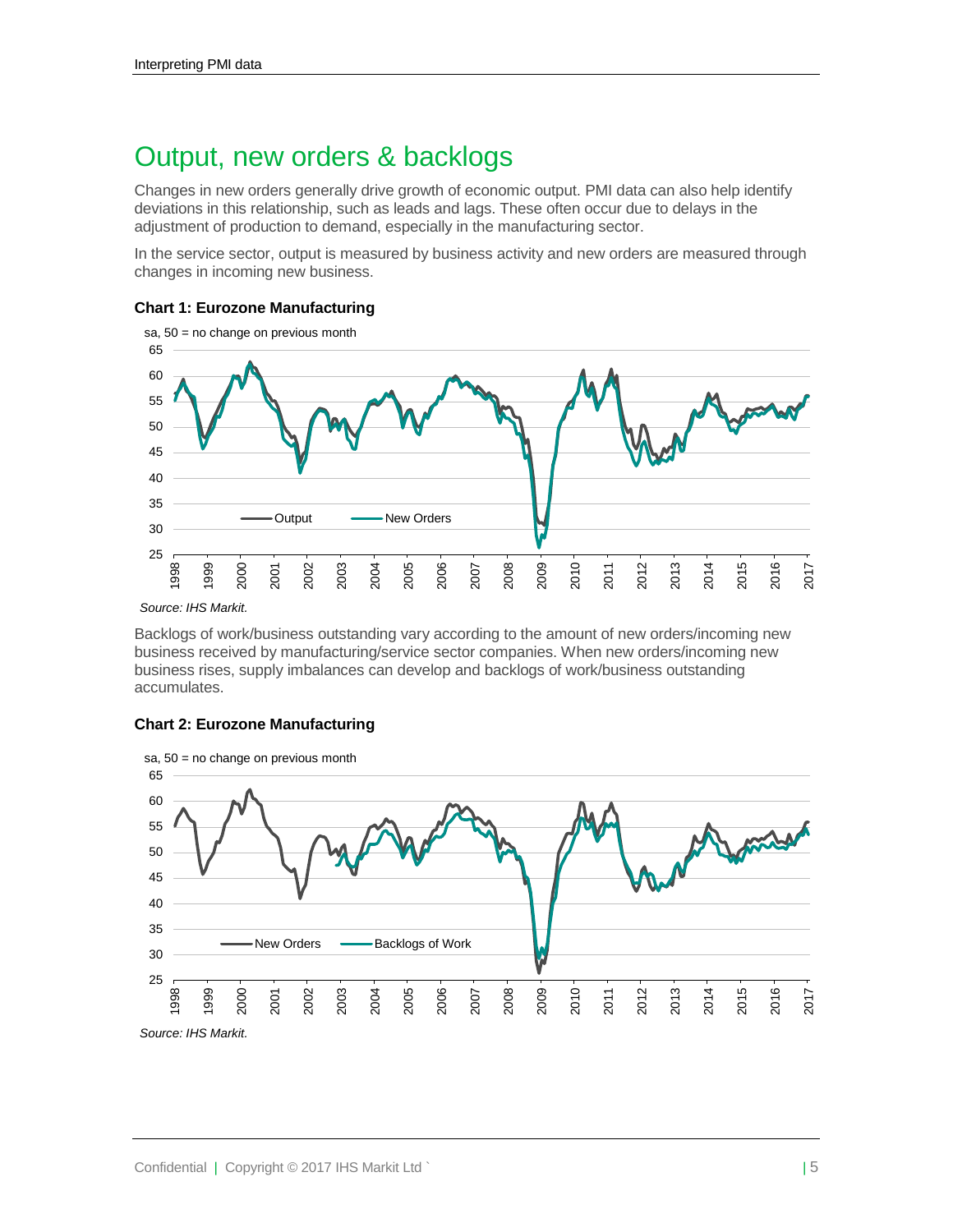### New orders, purchasing and supply chains

The amount of goods bought by manufacturers for use in the production process varies directly with the volume of incoming new business.

#### **Chart 3: Eurozone Manufacturing**



Supplier performance varies according to the amount of goods bought by manufacturers for use in the production process. When demand for inputs rises, capacity constraints develop and delivery times lengthen (the delivery times index falls below 50), resulting in an inverse relationship between purchasing and speed of supplier delivery.

#### **Chart 4: Eurozone Manufacturing**

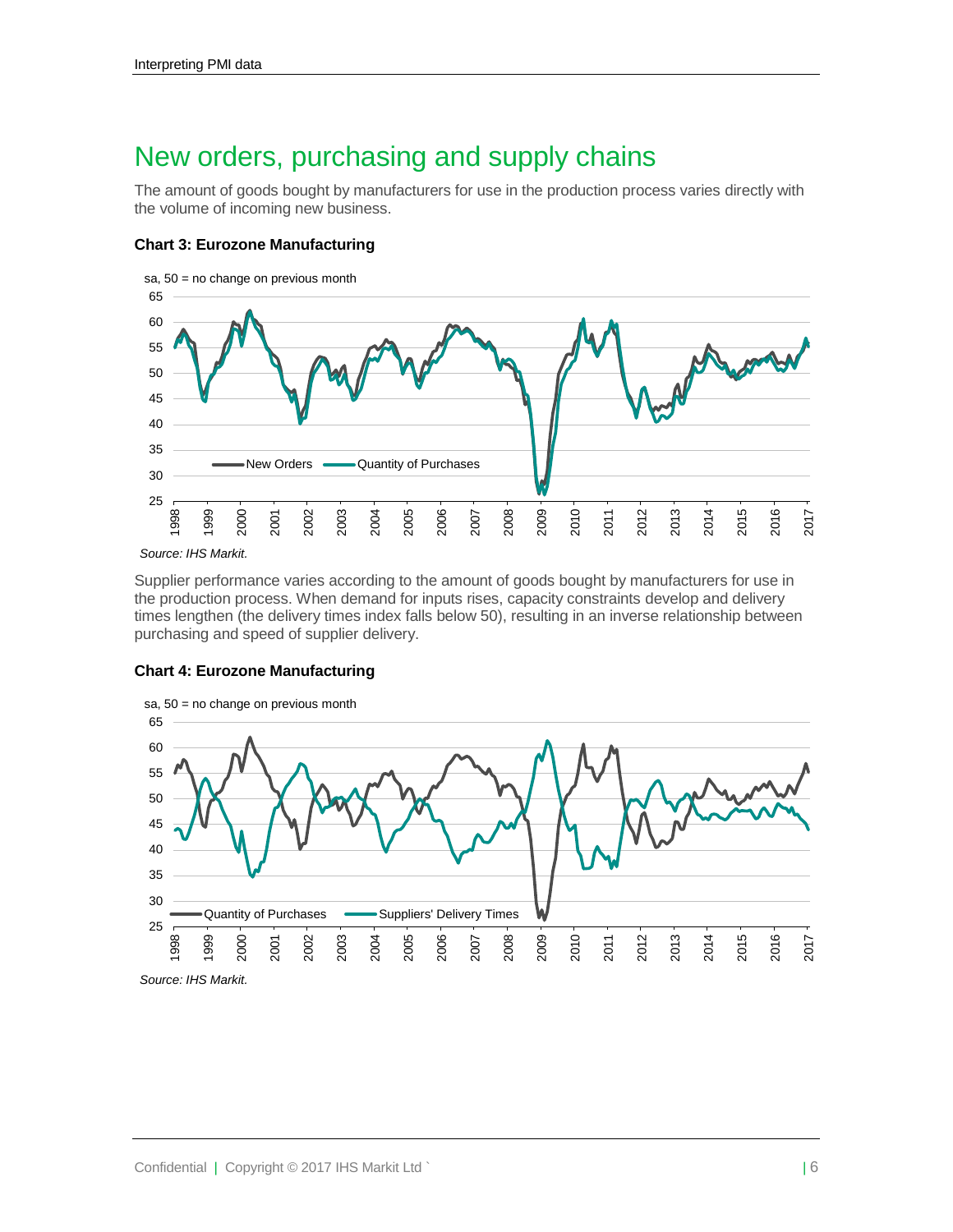### Supply chains and input prices

When suppliers become busier and bottlenecks arise, demand exceeds supply and a "seller's market" results, driving up input prices.

#### **Chart 5: Eurozone Manufacturing**



A direct relationship therefore exists between manufacturing output and raw material (input) prices. However, changes in input prices will lag changes in output.



#### **Chart 6: Eurozone Manufacturing**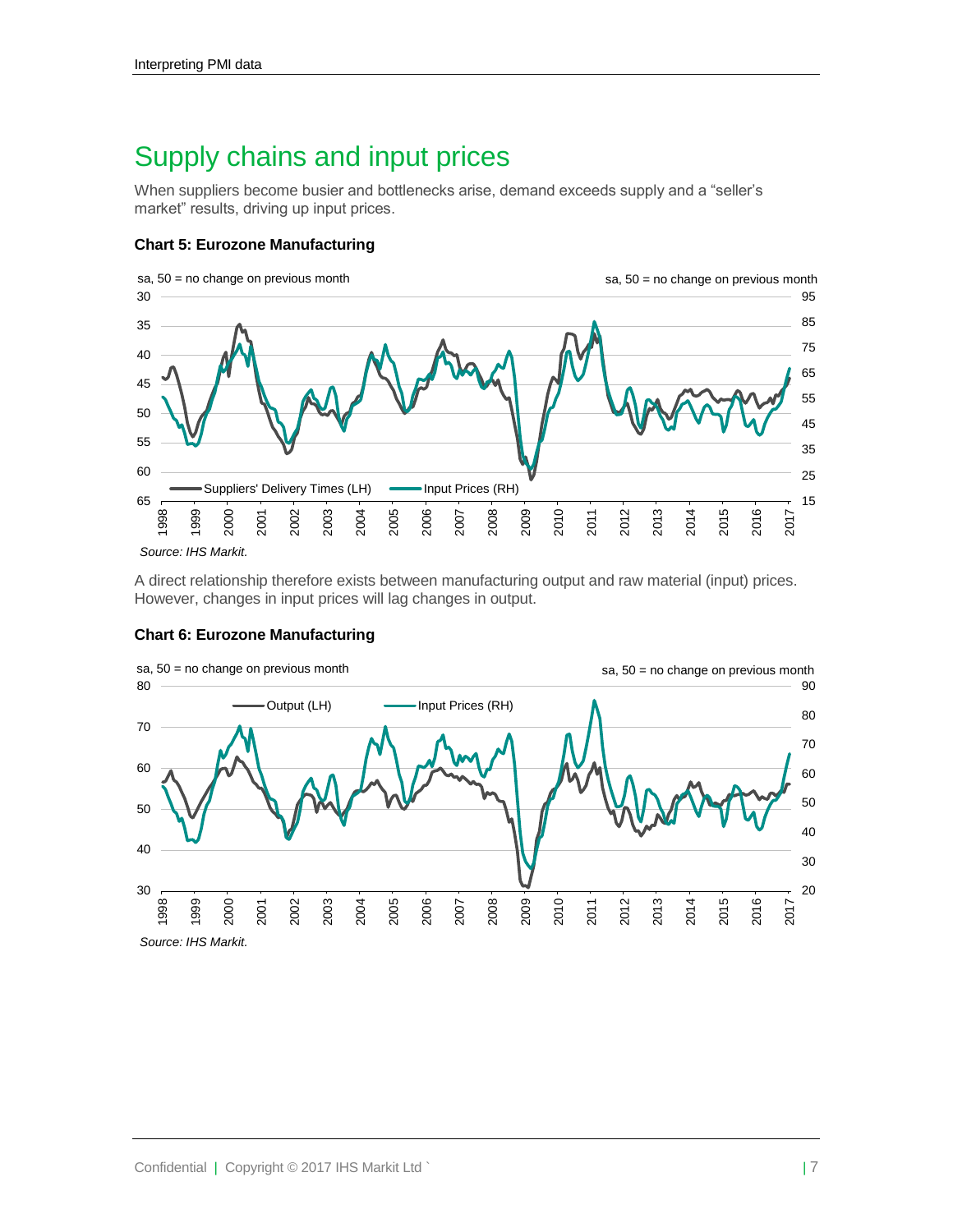### Input prices and output prices

A close relationship exists between input prices and output charges, as companies tend to raise the prices charged for their goods/services when the average cost of their inputs increases.

The differential between output charge inflation and input price inflation can provide information on firms' ability to pass on higher costs to clients (pricing power).

The differential between output charge inflation and input cost inflation is also a 'barometer' of pressure on profit margins in the manufacturing/service sectors.



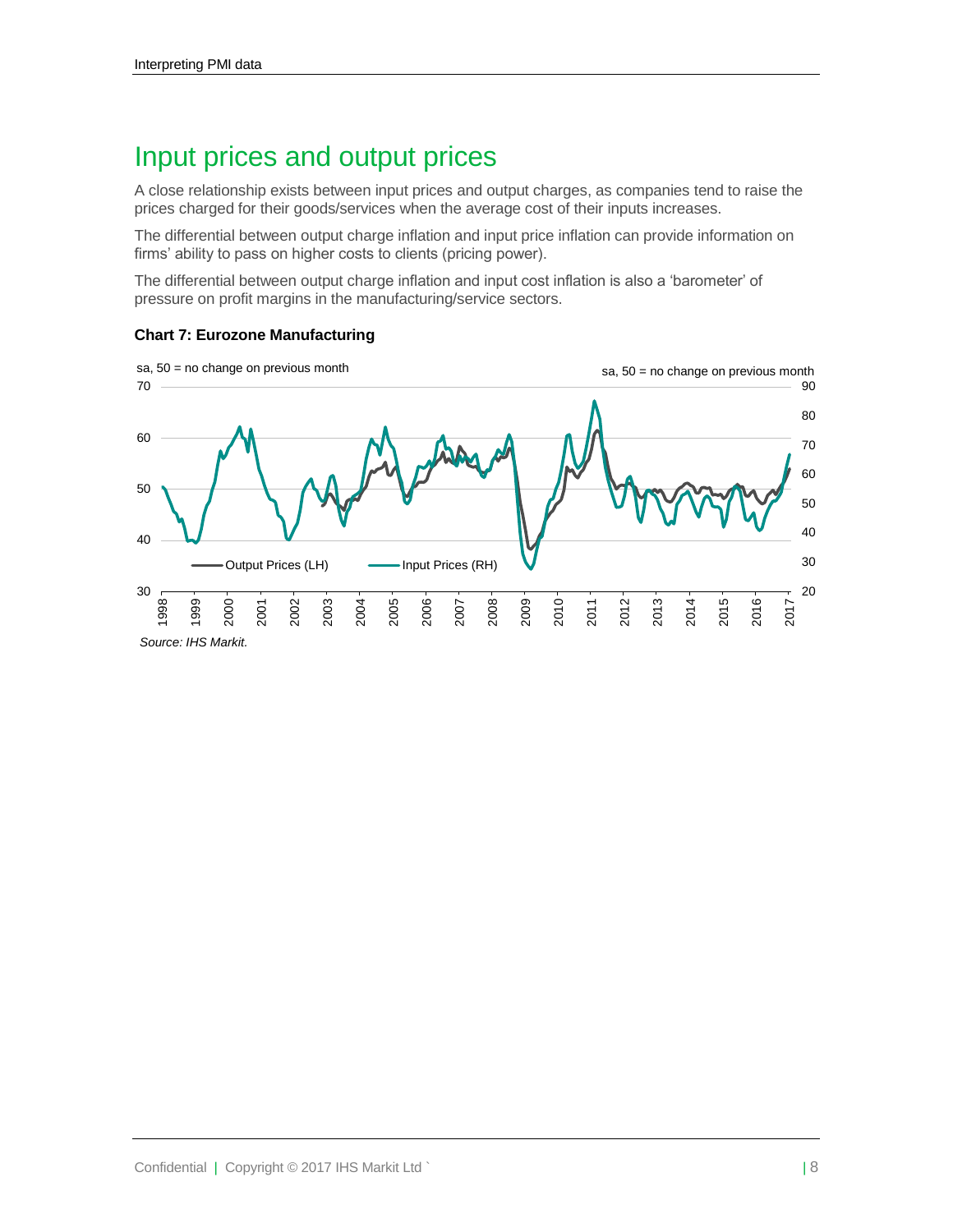# Stocks of finished goods

Changes in stocks of finished goods lag changes in output…

#### **Chart 8: Eurozone Manufacturing**



…with output driven by changes in order books less changes in stock levels.



#### **Chart 9: Eurozone Manufacturing**